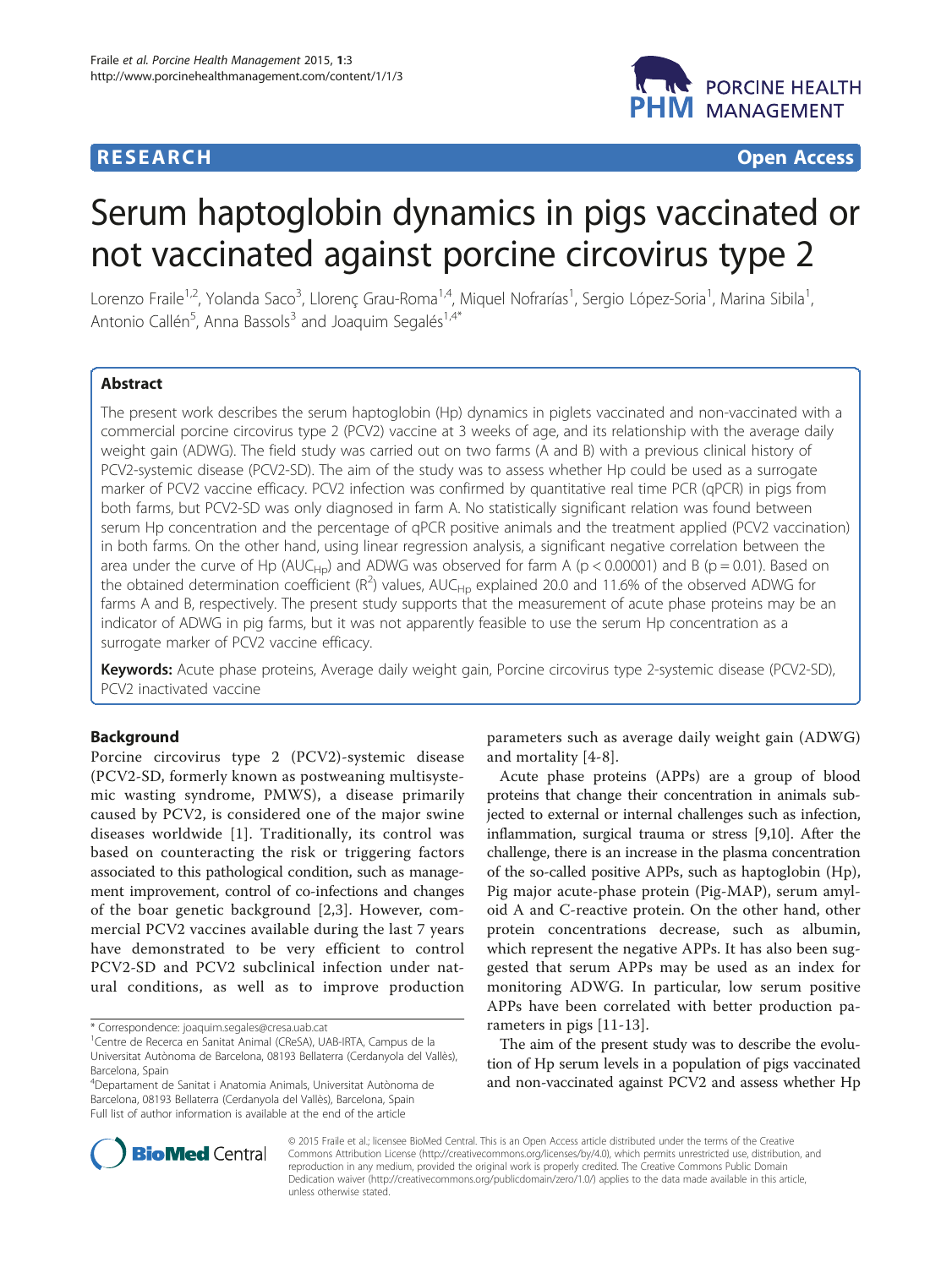<span id="page-1-0"></span>could be used as a surrogate marker of PCV2 vaccine efficacy.

#### Results and discussion

Hp dynamics in serum samples from vaccinated and non-vaccinated pigs in farms A and B are shown in Figures 1 and 2, respectively.

Virological results of this study have been described in Fraile et al. [[5\]](#page-3-0). Briefly, PCV2 in serum samples was absent (farm B) or with prevalence lower than 5% (farm A) until 14 weeks of age. Subsequently, both PCV2 prevalence and viral load increased progressively in both vaccinated and control groups, reaching a maximum prevalence at 17 and 20 weeks of age in farms A and B, respectively. In both farms, the percentage of qPCR positive pigs was significantly lower in vaccinated animals compared to non-vaccinated ones for several sampling periods throughout the trial [\[5](#page-3-0)]. Vaccinated animals in farm A showed lower mean serum Hp concentration than controls during the period of higher percentage of PCV2 qPCR positive animals (17 weeks of age, [\[5](#page-3-0)]). However, no statistically significant relation was found between serum Hp concentration and the percentage of qPCR positive animals and the treatment (PCV2 vaccination) in both farms. Moreover, no statistical relation was observed between  $AUC_{Hp}$  and  $AUC_{PCV2}$  for farm B but it was observed a statistical tendency ( $p = 0.07$ ) and correlation coefficient of 0.19) for this relation in farm A. On the other hand, using linear regression analysis, a significant negative correlation between  $AUC_{HD}$  and ADWG was observed for farms A  $(p < 0.00001)$  and B ( $p = 0.01$ ). Based on the determination coefficient ( $\mathbb{R}^2$ ) values obtained,  $AUC_{Hp}$  explained 20 and 11.6% of the





observed ADWG for farms A and B, respectively. When data from both farms were analysed together, serum Hp concentration was significantly different taking into account farm and period of sampling as explanatory variables, whereas treatment effect was not significantly different, and only a statistical interaction (sampling time and treatment) was found for farm A.

It could be considered surprising that no significant differences were detected between the Hp serum concentration between vaccinated and non-vaccinated animals around PCV2 vaccination. The administration of a vaccine is considered an immunological systemic challenge for the animal, especially when administered intramuscularly. However, the specific product characteristics of the vaccine used indicate possible increase in rectal temperature up to 1.4°C (rarely higher than 2.5°C), lasting less than 24 hours [[14\]](#page-3-0). Therefore, since the first blood sampling took place just before vaccination and the following one was 3 weeks post-vaccination, there were no real chances to detect an elevation of Hp due to vaccination.

Serum Hp concentration profiles were different depending on the farm tested in the present study. Clinical signs potentially compatible with PCV2-SD, characterized by growth retardation and increased mortality, were mainly observed around 2 months after vaccination in both farms (A and B), about 11–12 weeks of age. At that time it was observed a Hp serum concentration in pigs above a published reference value for this protein (0.9 mg/dL, [\[15](#page-3-0)]) in both farms, independently of the treatment applied. However, PCV2-SD was only confirmed by means of laboratory analyses in farm A [\[5](#page-3-0)]. According to the results, serum Hp concentration may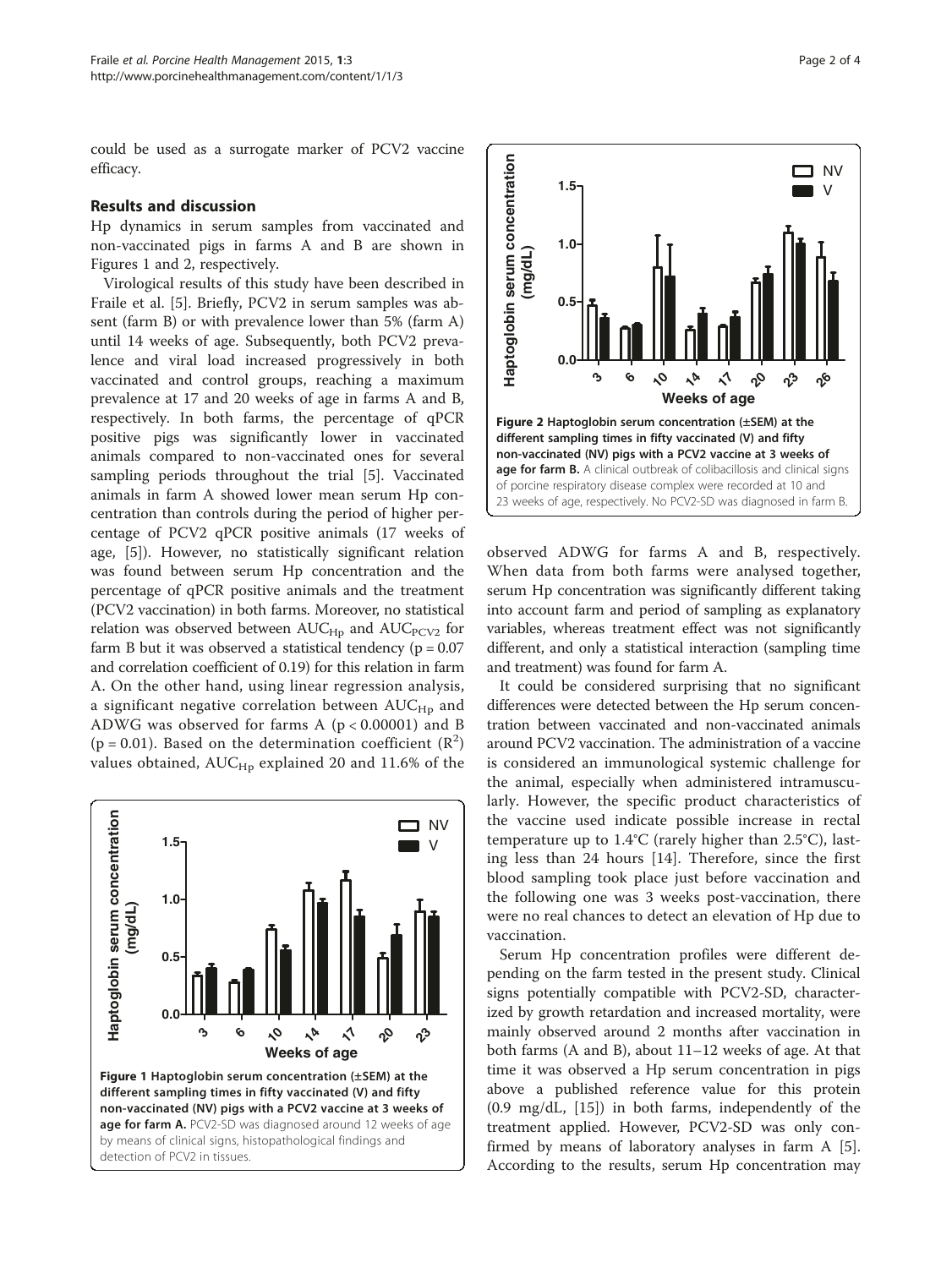be affected by PCV2 viremia in farms with a confirmed PCV2-SD diagnosis (farm A), mostly during the period of maximum prevalence of PCV2 infection but not in case of non-clinical/subclinical presentation (farm B). Since PCV2-SD is a chronic disease, usually associated with concurrent infections, it is very likely that the more persistent increased levels of Hp in farm A (Figure [1](#page-1-0)) would be related with this complex disease scenario. Importantly, an outbreak of colibacillosis and clinical signs of porcine respiratory disease complex were recorded at 10 and 23 weeks of age, respectively, in farm B. Accordingly, Hp serum concentration above 0.9 mg/dL (reference threshold in pigs) was also observed around those ages in this particular farm. Since the release pattern of this APP could vary in each farm due to the presence of different infectious and non-infectious factors, it was suggested that the two "peaks" of Hp observed in farm B (Figure [2\)](#page-1-0), could apparently be associated to the presence of digestive and respiratory problems. As expected, these non-PCV2 associated clinical signs affected similarly to both PCV2 vaccinated and non-vaccinated animals.

The present study shows that the measurement of APPs may be an indicator of ADWG in pig farms. Specifically, lower Hp serum concentrations measured throughout the growing and fattening periods of the pigs (calculated as  $AUC_{HD}$ ) were significantly correlated with improvement of production parameters (ADWG). These results are in agreement with published data that indicates a relationship between Hp serum levels and ADWG in pigs younger than 13 weeks old [[12](#page-3-0),[16](#page-3-0)], and also during the critical phase of post-weaning growth and adult pigs [\[11,13\]](#page-3-0). Moreover, Hp was also found to be negatively correlated with growth rate in pigs fed a diet supplemented with β-glucans as growth promoter [[17\]](#page-3-0). The APP response by itself may contribute to differences in ADWG since it has been suggested that, in diseased animals or even after vaccination, aminoacids may be diverted from muscle protein synthesis to APPs synthesis [[18](#page-3-0)].

## Conclusions

It was not apparently feasible to use the serum Hp concentration pattern as a surrogate marker of PCV2 vaccine efficacy. This was probably due to the fact that an increase of Hp could be due to many factors not related with PCV2 infection dynamics or the effect of PCV2 vaccination. Obtained results fit with a previous work in which the increase of APP levels depended on the development of PCV2-SD at individual basis and not on infection with PCV2 at a subclinical level [[19\]](#page-3-0).

#### Methods

Two farms (A and B), located in North-Eastern Spain, were selected based on their clinical history of PCV2-SD

to evaluate the efficacy of an inactivated PCV2 vaccine licensed for piglets. Details of this field study have already been thoroughly described [\[5](#page-3-0)]. Briefly, from a total of 1,239 pigs, 619 of them received a single dose of 0.5 mL of CIRCOVAC® at 3 weeks of age whereas 620 received the same amount of phosphate buffer solution (non-vaccinated animals). A subpopulation of 50 pigs from each group (vaccinated and non-vaccinated) in each farm were bled at 3, 6, 10, 14, 17, 20, 23 and 26 weeks of age. In the case of farm A, sampling was not carried out at 26 weeks of age because the bleeding at 23 weeks of age was close to the first shipment of pigs to the slaughterhouse. PCV2 load was investigated by means of a real-time quantitative PCR (qPCR) as previously described [\[20](#page-3-0)], and ADWG was also calculated for each individual pig [[5\]](#page-3-0).

Serum was obtained by centrifugation and frozen at −20°C until assaying. Hp was quantified by using a spectrophotometric method (hemoglobin binding assay) with commercial reagents from Tridelta Development Limited (Ireland), and performed on an automated analyzer (Olympus AU400, Hamburg, Germany). The intra-assay and inter-assay coefficient of variations were determined as previously described [\[21](#page-3-0)]. Detection limit was 0.05 mg/ml for Hp as indicated by the manufacturer.

All statistical analyses were carried out using the SAS system V.9.1.3 (SAS institute Inc, Cary, NC, USA). For all analyses, the individual pig was used as the experimental unit. The significance level (α) was set at 0.05. Area under the curve of Hp  $(AUC_{Hp})$  and the area under the curve for PCV2 viral load  $(AUC<sub>PCV2</sub>)$  versus time were calculated by the trapezoidal rule for each individual pig. A linear regression analysis was carried out to assess the strength of relation between  $AUC_{HD}$  and  $AUC_{PCV2}$  for farms A and B. This same statistical tool was used to estimate the strength of relation between ADWG and the  $AUC_{Hp}$ . Finally, GLM and MIXED model procedures of SAS system V.9.1.3 with repeated measures statement were used to analyze the effect of independent variables  $(X_i)$ : farm, PCV2 vaccination (treatment) and sampling period, and their interactions with Hp serum concentration (y dependent variable).

The experimental procedure was approved by the Ethical and Animal Welfare Committee of the Universitat Autònoma of Barcelona (Reference 665M2).

#### Competing interests

This study was funded by Merial Laboratories, Spain. AC is employed by Merial Laboratories, Spain.

#### Authors' contributions

AB and YS carried out the haptoglobin determination and drafted the manuscript. MS and LGR carried out the PCV2 PCR and drafted the manuscript. AC, SLS and MN participated in the design of the study, performed the statistical analysis and drafted the manuscript. LF and JS conceived the study, participated in its design and coordination and helped to draft the manuscript. All authors read and approved the final manuscript.